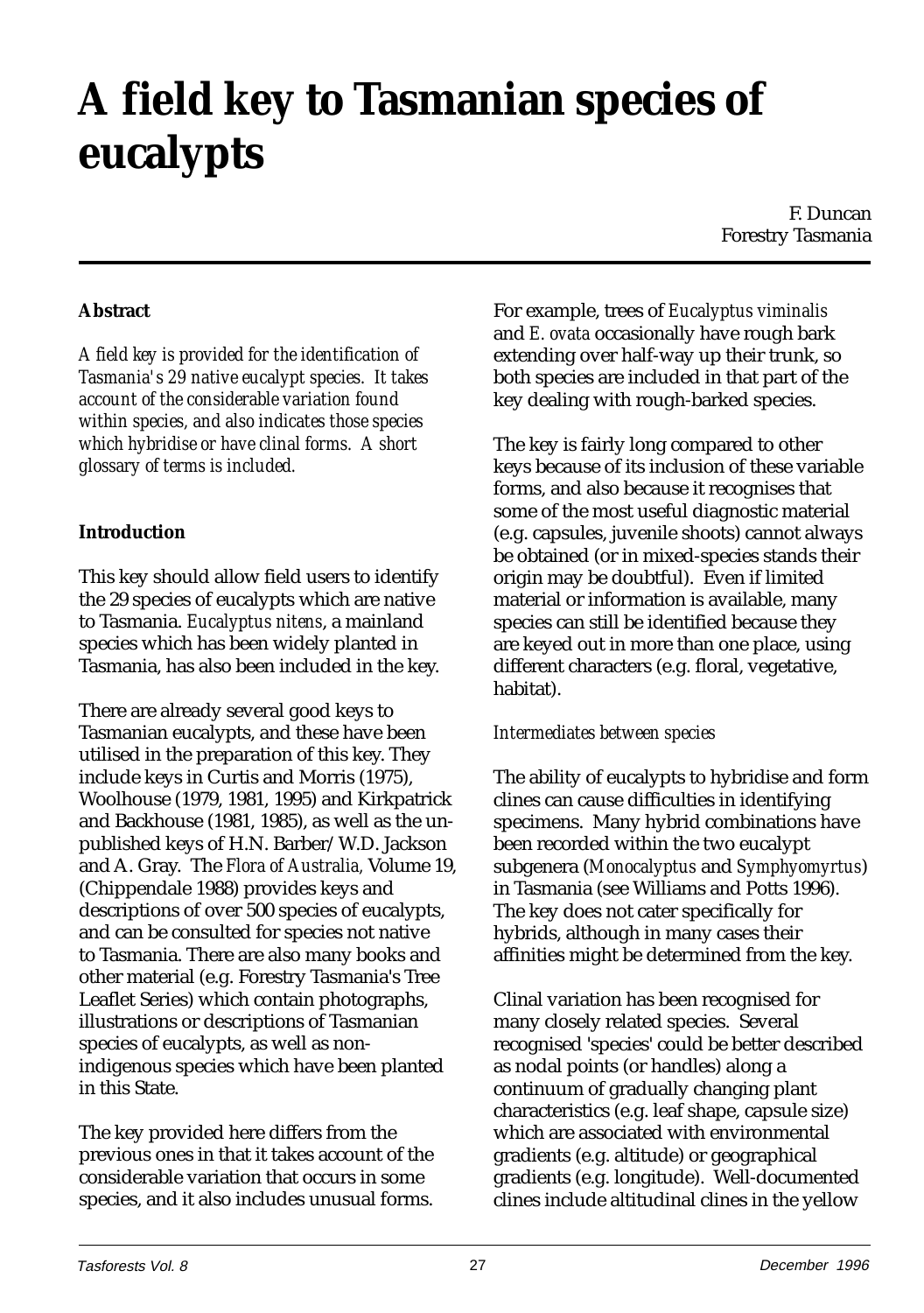gum group (*E. johnstonii – E. subcrenulata – E. vernicosa*) and the white gum group (*E. viminalis – E. dalrympleana*); and geographical clines in peppermints (e.g. *E. amygdalina – E. pulchella; E. amygdalina – E. nitida; E. risdonii – E. tenuiramis*) and gums (e.g. *E. gunnii – E. archeri*). The key should allow specimens which correspond to 'nodal points' along the cline to be identified, and the affinities of intermediate forms to be determined.

## **Collecting material or information for identification**

Careful collection of material and information will facilitate identification. The following points may help:

- 1. Record the location and habitat of the species.
- 2. Note the bark characteristics of mature plants. Information on form (tree, shrub, mallee-form shrub) may also be useful.
- 3. Record the colour and shape of adult leaves. Note that the key does not use characteristics of intermediate leaves (i.e. those leaves, generally found on saplings or older juvenile shoots, which are intermediate in shape and size between juvenile and adult leaves).
- 4. Search for juvenile shoots (either established seedlings or coppice from lignotubers, stumps or mature plants). Note the shape and colour of juvenile leaves and stems. However, juvenile material should only be used to identify adult plants if there is no doubt about their relationship. (Note: The term 'juvenile' does not refer to young *adult* stems or leaves).
- 5. Test for the presence of cineole by crushing some juvenile or young adult leaves between your fingers. Cineole is the characteristic sharp smell of 'eucalyptus oil'—it will also leave fingers sticky or gummy. *Eucalyptus globulus, E. nitens* and the three-fruited gums have relatively high concentrations of cineole in their leaves.
- 6. Collect (or note the characteristics of) buds and capsules—preferably from the tree but, if this is not possible, from the ground under the tree. It is important that the number of buds or capsules per umbel (i.e. the number of buds or capsules in an individual group) is determined as being either:
	- ⇑ greater than three on some umbels at least; or
	- ⇑ *always* three or less.

If the number of buds or capsules in your specimen always appears to be three or less:

- ⇑ Check several umbels.
- ⇑ Check the top of the umbel for scars to determine if some buds or capsules have fallen off. The likelihood of such abscission increases with age, so the best indication of the number of buds or capsules per umbel is from fresh buds or flowers. The least reliable indication is from old umbels collected from the ground.

Plant specimens can be sent to the Tasmanian Herbarium (Hobart) or Queen Victoria Museum and Art Gallery (Launceston) for identification or lodgement in herbarium collections. Good material has great value, whether it is typical of a species and well within the known range of the species, or whether it is from outlying populations or of unusual form or hybrid origin. If possible, material for herbaria should include adult and juvenile leaves, and buds and fruit. Accurate location details should be supplied and notes on other characteristics (see above) should also be provided.

# **Explanatory notes for using the key**

## *Nomenclature*

Species nomenclature follows Williams and Potts (1996). Species authorities and common names are given in an appendix. For detailed descriptions or illustrations of the species, users are referred to Curtis and Morris (1975), Chippendale (1988), Kirkpatrick and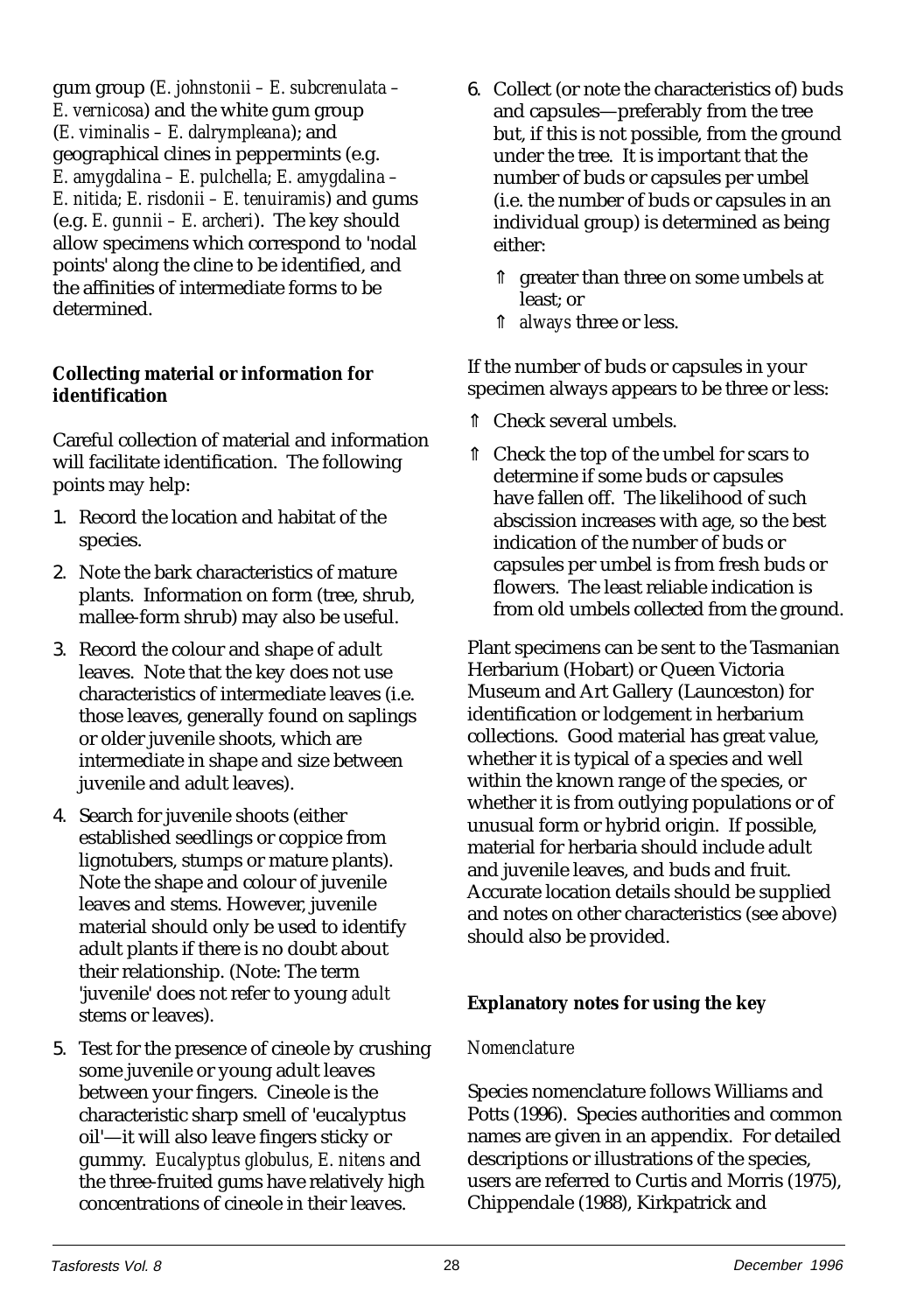Backhouse (1981, 1985) and field guides published by Forest Resources/Boral (see Woolhouse 1979, 1981, 1995). These references, and Williams and Potts (1996), also provide information on distribution and ecology.

## *How to use the key*

Some features of the key are described below. Users should work first through some species known to them, to become familiar with the structure and idiosyncrasies of the key.

- ⇑ If an impasse is reached (e.g. at point 1 if trees have rough bark about half-way up their trunks), work through both alternatives. Subsequent points should confirm or eliminate one of the alternatives, or the species may key out on both lines of enquiry.
- ⇑ Unusual forms of species (e.g. the examples of *Eucalyptus viminalis* and *E. ovata* given on p. 27) are marked with an asterisk.
- ⇑ Additional information is given in square brackets at several points in the key. This information may be useful in confirming decisions but should not be relied on unequivocally. For example, at point 21 of the key, the statement 'long strips of ribbon-bark usually conspicuous' is included because this feature is typical of mature and regrowth *E. regnans*. However, it also occurs, to a much lesser extent, in mature *E. delegatensis* (the species separated from *E. regnans* at point 21). The presence of ribbon-bark is therefore a confirmatory feature for *E. regnans*, rather than a diagnostic one.
- ⇑ Habitat and distribution information is given for some species because it can be

useful in confirming identifications, or eliminating species from contention. However, caution should be exercised in using this information because many species have had their range unnaturally extended (e.g. by horticultural plantings), and because natural populations of some species occur outside their typical range or habitats (e.g. relict populations of *E. coccifera* and *E. gunnii* in eastern Tasmania).

⇑ Species which form clines, or often hybridise, are indicated in the key by connecting lines. It may not be possible to allocate a specimen with intermediate characteristics to either of the connected species, but the affinities of the specimen can at least be recognised. Species known to hybridise are given in Williams and Potts (1996).

It is inevitable that some technical terms have been used in the key, although their use has been minimised. A glossary and illustrations are given at the end of the key.

Comments on the usefulness of the key, and on any inaccuracies it may contain, are welcome because it is recognised that only widespread use will show where refinements are needed.

# **Acknowledgements**

Several people made useful comments on the key and/or tested it in the field. The assistance of Humphrey Elliott, Mick Brown, Sarah Freeman, Andrew North, Karen Johnson, Kristen Williams and Jean Jarman is particularly appreciated.

## **References**

- Barber, H.N./Jackson, W.D. (unpublished). Field key for identification of Tasmanian eucalypts. (Typed notes for University students)
- Chippendale, G.M. (1988). *Eucalyptus, Angophora*. In: *Flora of Australia,* Vol*.* 19, Myrtaceae, pp. 1–540. Australian Government Publishing Service, Canberra.
- Curtis, W.M. and Morris, D.I. (1975). *The Student's Flora of Tasmania.* Part 1 (2nd edn). Government Printer, Hobart. (pp. 205–226)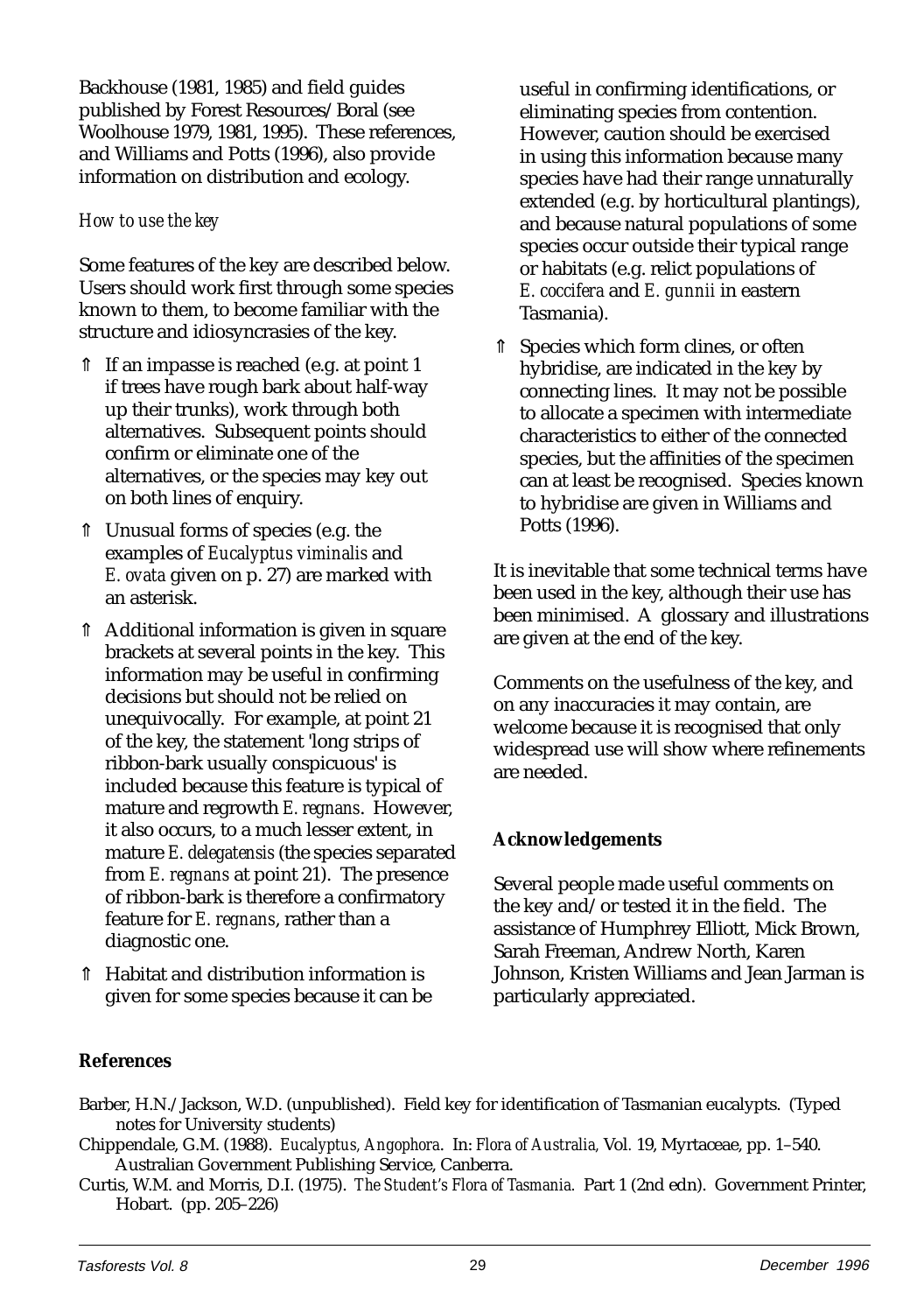Gray, A.M. (unpublished). A field key to Tasmanian eucalypt species.

Kirkpatrick, J.B. and Backhouse, S. (1981). *Illustrated Guide to Tasmanian Native Trees.* Mercury–Walch, Hobart. Kirkpatrick, J.B. and Backhouse, S. (1985). *Native Trees of Tasmania.* Pandani Press, Hobart.

- Williams, K.J. and Potts, B.M. (1996). The natural distribution of *Eucalyptus* species in Tasmania. *Tasforests* 8: 39–165.
- Woolhouse, R.D. (1979, 1981, 1995). Field key to Tasmanian eucalypts*.* In: *Forest Trees of Tasmania: Field Guide.* Forest Resources, Long Reach; Boral, Long Reach.



*Figure 1.* Eucalyptus globulus *(x 0.5). As with many eucalypts, the juvenile foliage (right) is very different in shape and size from the adult foliage (top, with buds, flowers and fruit).*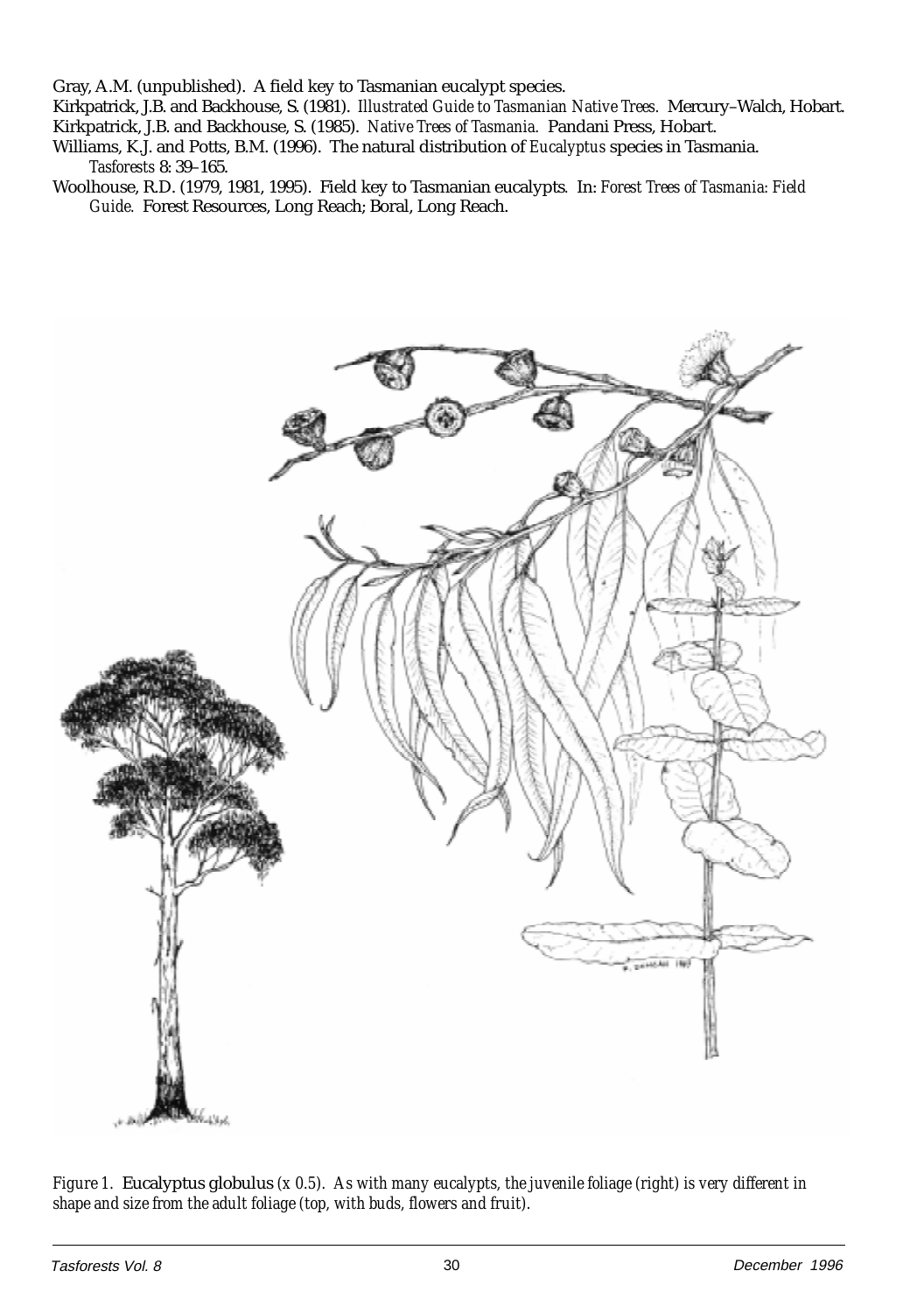# **Field key to Tasmanian species of eucalypts**

| 1. | Trunk of tree (or adult plant) with rough bark (flaky or fibrous) for                                                                                                                                              | $\boldsymbol{2}$            |
|----|--------------------------------------------------------------------------------------------------------------------------------------------------------------------------------------------------------------------|-----------------------------|
|    | Trunk of tree (or adult plant) with smooth bark (gum barked) for more                                                                                                                                              | 13                          |
|    |                                                                                                                                                                                                                    |                             |
| 2. | Adult leaves markedly asymmetrical and oblique [rough bark furrowed                                                                                                                                                | 3                           |
|    | Adult leaves more or less symmetrical (though sickle-shaped in many                                                                                                                                                | 5                           |
| 3. | Rough bark extending to top branches [juvenile leaves green, oblique;                                                                                                                                              |                             |
|    | Gum bark conspicuous on top branches and often upper part of trunk                                                                                                                                                 | E. obliqua<br>4             |
| 4. | Juvenile leaves grey or glaucous, ovate or elliptic [young stems often<br>glaucous; tree mainly found at altitudes > 300 m]                                                                                        |                             |
|    | Juvenile leaves green, oblique and similar in shape to adult leaves                                                                                                                                                | E. delegatensis             |
|    | [young stems rarely glaucous; tree mainly found at altitudes < 400 m]                                                                                                                                              | E. obliqua*                 |
| 5. | Adult leaves grey-green with a varnished appearance; rough bark dark<br>and strongly furrowed and contrasting with the shining gum bark<br>of the upper trunk and branches [tree found in the north-east and       |                             |
|    |                                                                                                                                                                                                                    | E. sieberi                  |
|    | Adult leaves green or grey-green but without a varnished appearance;                                                                                                                                               | 6                           |
| 6. | Juvenile leaves ovate or circular [adult leaves ovate or lanceolate; rough                                                                                                                                         | 7                           |
|    | Juvenile leaves linear or lanceolate [adult leaves linear or lanceolate;                                                                                                                                           |                             |
|    | rough bark mainly fibrous (except for E. viminalis)]                                                                                                                                                               | 8                           |
| 7. | Buds/capsules - 3 per umbel; juvenile leaves glaucous; crushed leaves                                                                                                                                              | E. gunnii*                  |
|    | Buds/capsules > 3 per umbel; juvenile leaves green or grey-green;                                                                                                                                                  |                             |
|    | crushed leaves not having a strong cineole smell                                                                                                                                                                   | E. ovata*                   |
|    | 8. Crushed leaves having a strong cineole smell; adult leaves widest in<br>basal third; buds/capsules - 3 per umbel; valves of capsules<br>distinctly protruding [rough bark breaking off in large flakes]         | $E.$ viminalis <sup>*</sup> |
|    | Crushed leaves not having a strong cineole smell; adult leaves mainly<br>widest in the middle third; buds/capsules > 3 per umbel; valves of<br>capsules not distinctly protruding (or if protruding in E. rodwayi, |                             |
|    | capsules - 5 mm diameter) [rough bark fibrous]                                                                                                                                                                     | 9                           |
| 9. | Buds diamond-shaped; valves of capsules often protruding [juvenile                                                                                                                                                 |                             |
|    | leaves green; adult leaves without a distinct hook at the tip]<br>Buds mainly club-shaped; valves of capsules not protruding [juvenile<br>leaves often grey-green; adult leaves often with a distinct hook at      | E. rodwayi                  |
|    |                                                                                                                                                                                                                    | 10                          |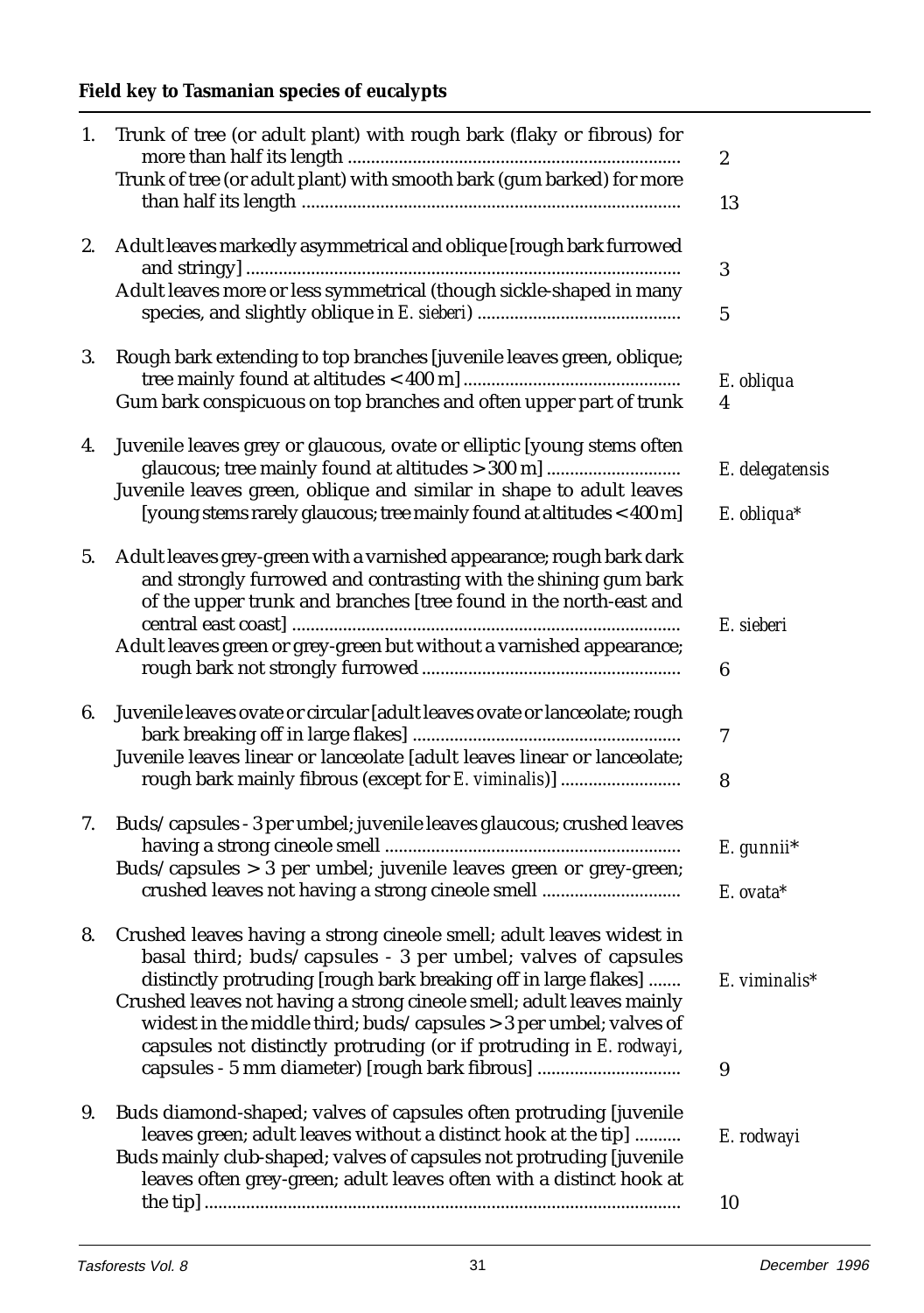| 10. Juvenile leaves alternate, linear to narrow-lanceolate and mainly                                                                                                                                                                                                                                                                  | 11                               |
|----------------------------------------------------------------------------------------------------------------------------------------------------------------------------------------------------------------------------------------------------------------------------------------------------------------------------------------|----------------------------------|
| Juvenile leaves opposite or subopposite, lanceolate to broad-lanceolate                                                                                                                                                                                                                                                                | 12                               |
| 11. Adult and juvenile leaves $<$ 6 (-8) mm wide [form confined to dolerite<br>Adult or juvenile leaves (6-) 8-10 mm wide [tree or shrub widespread                                                                                                                                                                                    | $E.$ pulchella*<br>E. amygdalina |
| 12. Juvenile leaves broadest near the middle; rough bark not usually<br>persistent on secondary branches [tree or shrub widespread in the<br>north-west, west, south-west and Furneaux Group]<br>Juvenile leaves broadest near the base; rough bark persistent on<br>secondary branches [tree mainly found in the valleys of the Forth | $E.$ nitida*<br>E. aff. radiata  |
| 13. Juvenile leaves glaucous and juvenile stems square in cross-section<br>Juvenile leaves not glaucous or juvenile stems round in cross-section                                                                                                                                                                                       | 14<br>16<br>16                   |
| 14. Opposite or juvenile leaves persisting on main branches of adult plants<br>[buds/capsules 3 per umbel and capsules 10-15 mm diameter]<br>Opposite or juvenile leaves not persisting on main branches of adult                                                                                                                      | E. cordata (go to 49)<br>15      |
| 15. Buds/capsules 1(-3) per umbel; buds warty; capsules > 15 mm diameter<br>Buds/capsules $> 3$ per umbel; buds not warty; capsules $< 8$ mm<br>diameter [species not native to Tasmania but widely grown in                                                                                                                           | E. globulus<br>E. nitens         |
| 16. Opposite or juvenile leaves conspicuous on main branches of adult<br>plants [buds/capsules often borne in axils of juvenile leaves]<br>Opposite or juvenile leaves rarely persisting on main branches of adult<br>plants [buds/capsules not borne in axils of juvenile leaves]                                                     | 17<br>20                         |
| 17. Juvenile and adult leaves green, with a varnished appearance [shrub<br>Juvenile leaves glaucous; adult leaves glaucous or grey-green [tree or                                                                                                                                                                                      | E. vernicosa<br>18               |
| 18. Crushed leaves having a strong cineole smell; buds/capsules - 3 per<br>Crushed leaves not having a strong cineole smell; buds/capsules > 3<br>per umbel [juvenile leaves mainly fused across bases; capsules 7-<br>10 mm diameter; low tree or shrub confined to Meehan Range and                                                  | 19                               |
|                                                                                                                                                                                                                                                                                                                                        | E. risdonii                      |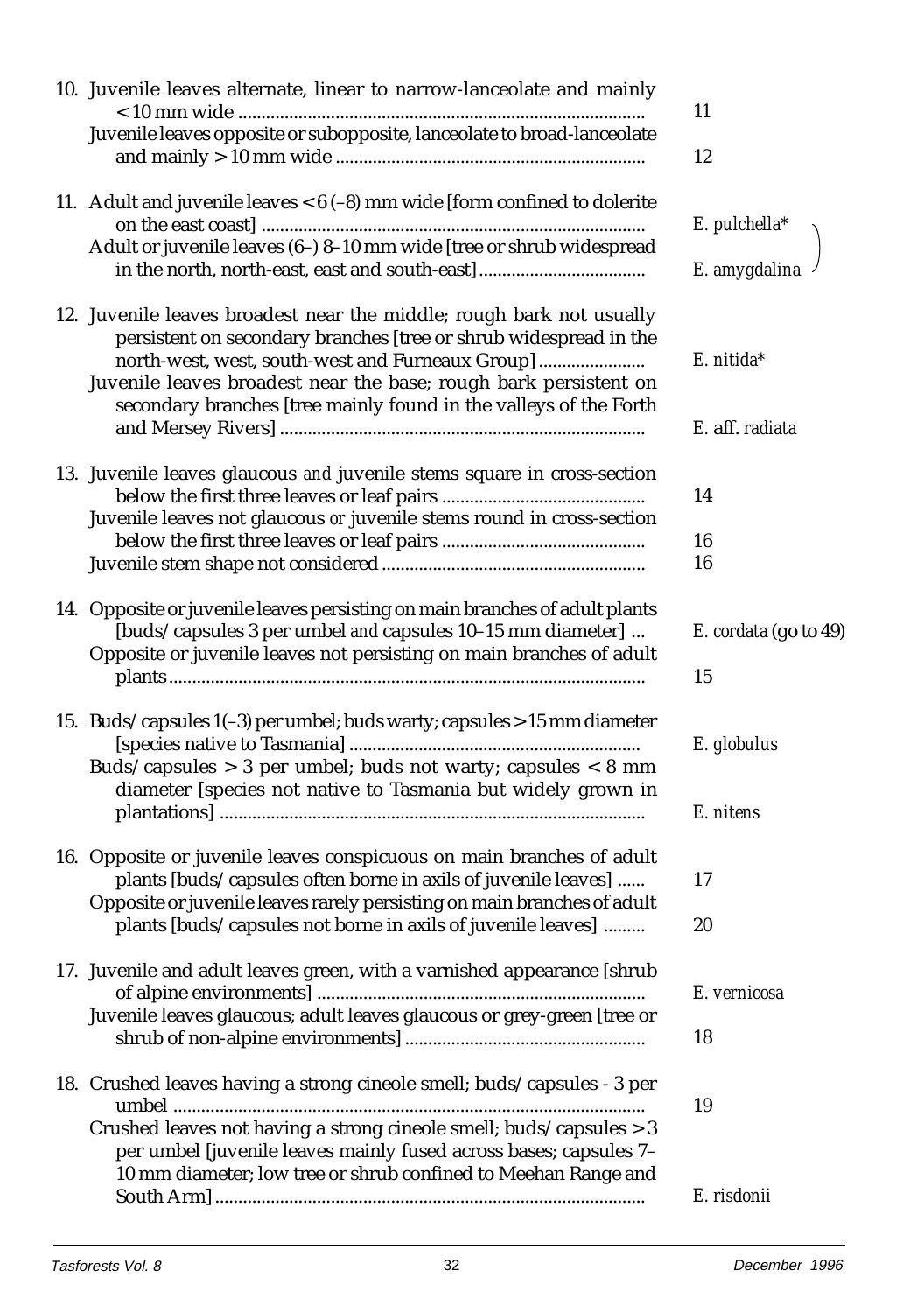| 19. Capsules - 6 mm diameter; juvenile leaves fused across bases [older<br>juvenile leaves breaking away from stems to form loose spinning<br>discs; low tree or shrub localised on poorly drained sites in the south- |                       |
|------------------------------------------------------------------------------------------------------------------------------------------------------------------------------------------------------------------------|-----------------------|
| Capsules 8-15 mm diameter; juvenile leaves not fused across bases                                                                                                                                                      | E. perriniana         |
|                                                                                                                                                                                                                        | E. cordata (go to 49) |
| Adult leaves more or less symmetrical (though sickle-shaped in many                                                                                                                                                    | 21                    |
|                                                                                                                                                                                                                        | 22                    |
| 21. Rough bark flaky and confined to a basal stocking; juvenile leaves                                                                                                                                                 |                       |
| green [long strips of ribbon-bark usually conspicuous]<br>Rough bark fibrous and extending almost half way up the trunk;<br>juvenile leaves grey or glaucous [ribbon-bark not usually hanging                          | E. regnans            |
|                                                                                                                                                                                                                        | E. delegatensis       |
| 22. Adult leaves grey-green with a varnished appearance and distinctive                                                                                                                                                | 23                    |
| Adult and juvenile leaves grey-green, green or glaucous, but without a<br>varnished appearance and raised or parallel-tending veins                                                                                    | 24                    |
| 23. Rough bark confined to a basal stocking [adult leaves with raised and                                                                                                                                              | E. pauciflora         |
| Rough bark dark and fissured, extending almost half way up the trunk<br>[adult leaves with raised and somewhat parallel-tending veins; tree<br>found in the north-east and central east coast]                         | E. sieberi*           |
|                                                                                                                                                                                                                        |                       |
|                                                                                                                                                                                                                        | 25<br>26              |
|                                                                                                                                                                                                                        | 38                    |
|                                                                                                                                                                                                                        |                       |
|                                                                                                                                                                                                                        | 27                    |
|                                                                                                                                                                                                                        | 37                    |
| 26. Crushed leaves having a strong cineole smell; juvenile stems square<br>and winged in cross-section [juvenile leaves very glaucous and<br>ovate; species not native to Tasmania but widely grown in                 |                       |
| Crushed leaves not having a strong cineole smell; juvenile stems not                                                                                                                                                   | E. nitens             |
| winged and mainly round in cross-section (often square in<br>E. brookeriana) [juvenile leaves various; species native to Tasmania                                                                                      |                       |
|                                                                                                                                                                                                                        | 27                    |
|                                                                                                                                                                                                                        | 28<br>31              |
|                                                                                                                                                                                                                        |                       |
|                                                                                                                                                                                                                        | 29                    |
|                                                                                                                                                                                                                        | 31                    |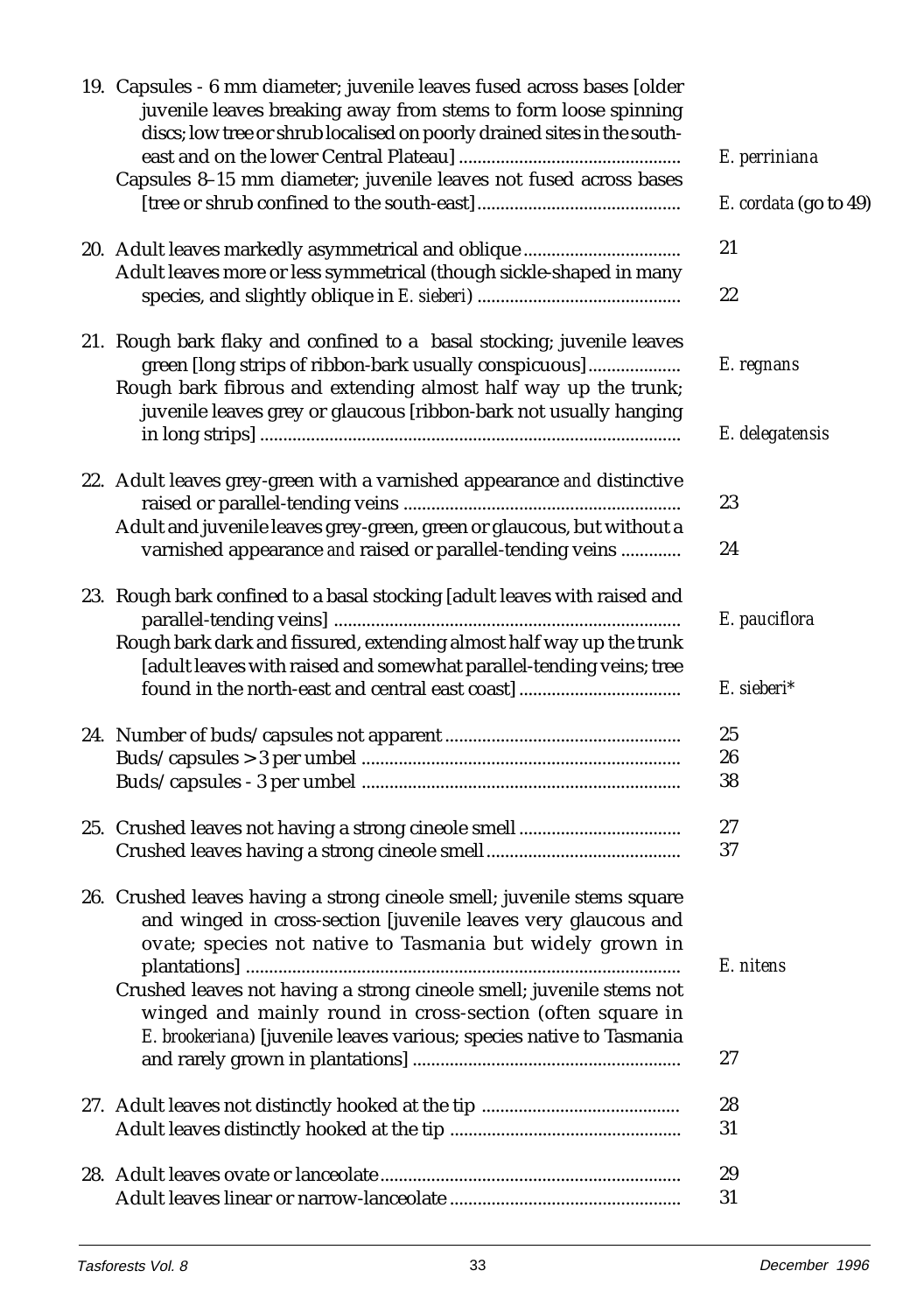| 29. Buds diamond-shaped and not glaucous; valves of capsules often<br>protruding [juvenile leaves ovate, alternate, not fused across the<br>Buds mainly club-shaped or glaucous; valves of capsules not protruding                                                                                                                                                                                                                  | 30             |
|-------------------------------------------------------------------------------------------------------------------------------------------------------------------------------------------------------------------------------------------------------------------------------------------------------------------------------------------------------------------------------------------------------------------------------------|----------------|
|                                                                                                                                                                                                                                                                                                                                                                                                                                     | 34             |
| 30. Tree to 50 m; bark often with olive or bronze shading; capsules barrel-<br>shaped; juvenile stems often square in cross-section; juvenile leaves<br>green with prominent oil dots and margins distinctly crenate<br>Tree or tall shrub; bark usually grey or whitish; capsules trumpet-<br>shaped; juvenile stems round in cross-section; juvenile leaves green<br>or grey-green without prominent oil dots and with margin not | E. brookeriana |
| Mallee-form shrub or small tree; bark usually grey or whitish; capsules<br>barrel-shaped; juvenile stems not square in cross-section; juvenile<br>leaves green or grey-green without prominent oil dots and with<br>margin not strongly crenate [species confined to dolerite on the east                                                                                                                                           | E. ovata       |
|                                                                                                                                                                                                                                                                                                                                                                                                                                     | E. barberi     |
| 31. Adult and juvenile leaves $<$ 6 (-8) mm wide [trunk with gum bark to<br>the base; tree widespread on dolerite in the south-east and central                                                                                                                                                                                                                                                                                     | E. pulchella   |
|                                                                                                                                                                                                                                                                                                                                                                                                                                     | 32             |
| 32. Bark fibrous or flaky for more than one-third the length of the trunk<br>Bark fibrous or flaky for less than one-third the length of the trunk                                                                                                                                                                                                                                                                                  | 33<br>34       |
| 33. Juvenile leaves opposite or subopposite, broad-lanceolate and mainly<br>> 10 mm wide [tree or shrub widespread in the north-west, west,<br>Juvenile leaves alternate, linear to narrow-lanceolate and mainly<br>< 10 mm wide [tree or shrub widespread in the north, north-east,                                                                                                                                                | E. nitida      |
|                                                                                                                                                                                                                                                                                                                                                                                                                                     | E. amygdalina  |
| 34. Juvenile leaves glaucous and fused across the base [species found in                                                                                                                                                                                                                                                                                                                                                            | 35             |
| Juvenile leaves not fused across the base and not usually glaucous                                                                                                                                                                                                                                                                                                                                                                  | 36             |
| 35. Buds/capsules mainly borne in axils of juvenile leaves which are always<br>obvious on adult plants [low tree or shrub confined to the Meehan                                                                                                                                                                                                                                                                                    |                |
| Buds/capsules not borne in axils of juvenile leaves, which are absent<br>or scarce on adult plants [tree widespread in the east and south-                                                                                                                                                                                                                                                                                          | E. risdonii    |
| east including the Meehan Range and South Arm]                                                                                                                                                                                                                                                                                                                                                                                      | E. tenuiramis  |
| 36. Capsules > 8 mm diameter; buds conspicuously glaucous and warty<br>at the tip; young stems often rough with stiff reddish hairs [tree or<br>shrub mainly found on dolerite at altitudes > 600 m]                                                                                                                                                                                                                                | E. coccifera   |
| Capsules < 8 mm diameter; buds not conspicuously glaucous or warty at<br>the tip; young stems mainly smooth [tree or shrub widespread in                                                                                                                                                                                                                                                                                            |                |
| the north-west, west, south-west and Furneaux Group]                                                                                                                                                                                                                                                                                                                                                                                | E. nitida      |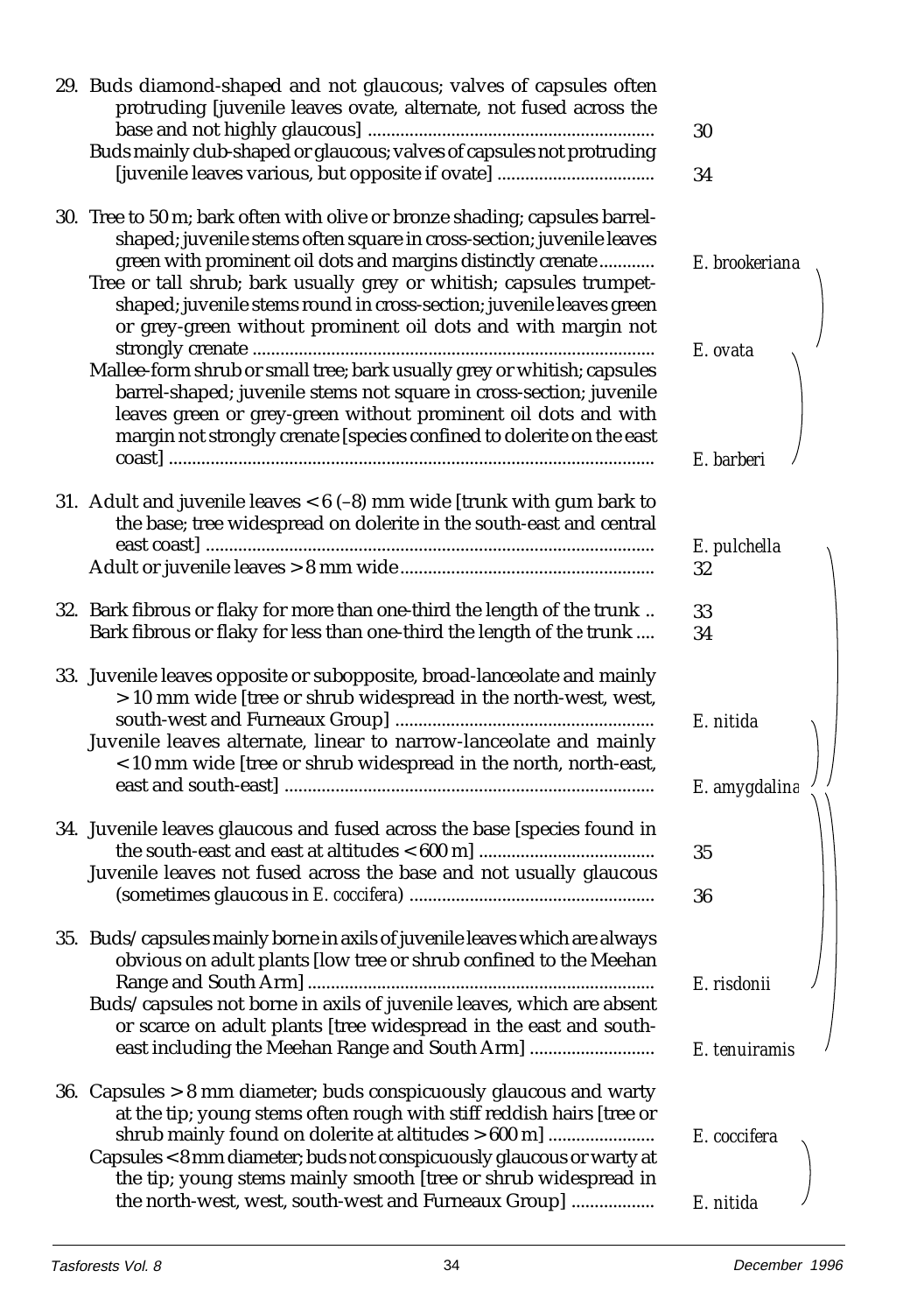| 37. Buds/capsules > 3 per umbel [juvenile leaves very glaucous and ovate;                                                                      |                 |
|------------------------------------------------------------------------------------------------------------------------------------------------|-----------------|
| species not native to Tasmania but widely grown in plantations]<br>Buds/capsules - 3 per umbel [juvenile leaves various; species native        | E. nitens       |
|                                                                                                                                                | 38              |
|                                                                                                                                                | 39              |
|                                                                                                                                                | 40              |
|                                                                                                                                                | 45              |
| 39. Adult leaves narrow-lanceolate or sickle-shaped; generally more than                                                                       |                 |
|                                                                                                                                                | 40              |
| Adult leaves broad-lanceolate and not usually sickle-shaped; generally                                                                         |                 |
|                                                                                                                                                | 43              |
| 40. Buds/young capsules warty and glaucous; capsules > 15 mm diameter;                                                                         |                 |
| juvenile stem square and winged in cross-section                                                                                               | E. globulus     |
| Buds/young capsules not warty or glaucous; capsules < 10 mm                                                                                    |                 |
| diameter; juvenile stem usually round in cross-section                                                                                         | 41              |
| 41. Juvenile leaves glaucous and broadly ovate or circular, with margins                                                                       |                 |
| crenate [adult leaves often grey-green; bark often with reddish                                                                                |                 |
|                                                                                                                                                | E. rubida       |
| Juvenile leaves green or grey-green and ovate or lanceolate, with<br>margins rarely crenate [adult leaves green; bark usually without          |                 |
|                                                                                                                                                | 42              |
|                                                                                                                                                |                 |
| 42. Juvenile leaves lanceolate [tree or shrub mainly found at altitudes                                                                        |                 |
|                                                                                                                                                | E. viminalis    |
| Juvenile leaves ovate [tree mainly found at altitudes > 500 m]                                                                                 | E. dalrympleana |
| 43. Adult and juvenile leaves green with a varnished appearance; valves                                                                        |                 |
| of capsules protruding or pointed [gum bark with striking olive or                                                                             |                 |
|                                                                                                                                                | 44              |
| Adult and juvenile leaves grey-green or glaucous (except for E. archeri)<br>and without a varnished appearance; valves of capsules not pointed |                 |
|                                                                                                                                                | 45              |
|                                                                                                                                                |                 |
| 44. Buds/capsules mainly 3 per umbel; capsules > 9 mm diameter; adult                                                                          |                 |
| leaves 8-12 cm long [tree of lowland and upland environments]                                                                                  | E. johnstonii   |
| Buds/capsules mainly 3 per umbel; capsules 6-9 mm diameter; adult<br>leaves 3-10 cm long [tree or tall shrub of subalpine environments]        | E. subcrenulata |
| Buds/capsules 1-3 per umbel; capsules < 7 mm diameter; adult leaves                                                                            |                 |
|                                                                                                                                                | E. vernicosa    |
|                                                                                                                                                |                 |
| 45. Juvenile leaves fused across the base and always present on adult plants<br>[older juvenile leaves breaking away from stems to form loose  |                 |
|                                                                                                                                                | E. perriniana   |
|                                                                                                                                                | 46              |
| 46. Adult leaves with a distinct hook at the tip; crushed leaves without a                                                                     |                 |
|                                                                                                                                                | E. coccifera*   |
| Adult leaves without a distinct hook at the tip; crushed leaves with a                                                                         |                 |
|                                                                                                                                                | 47              |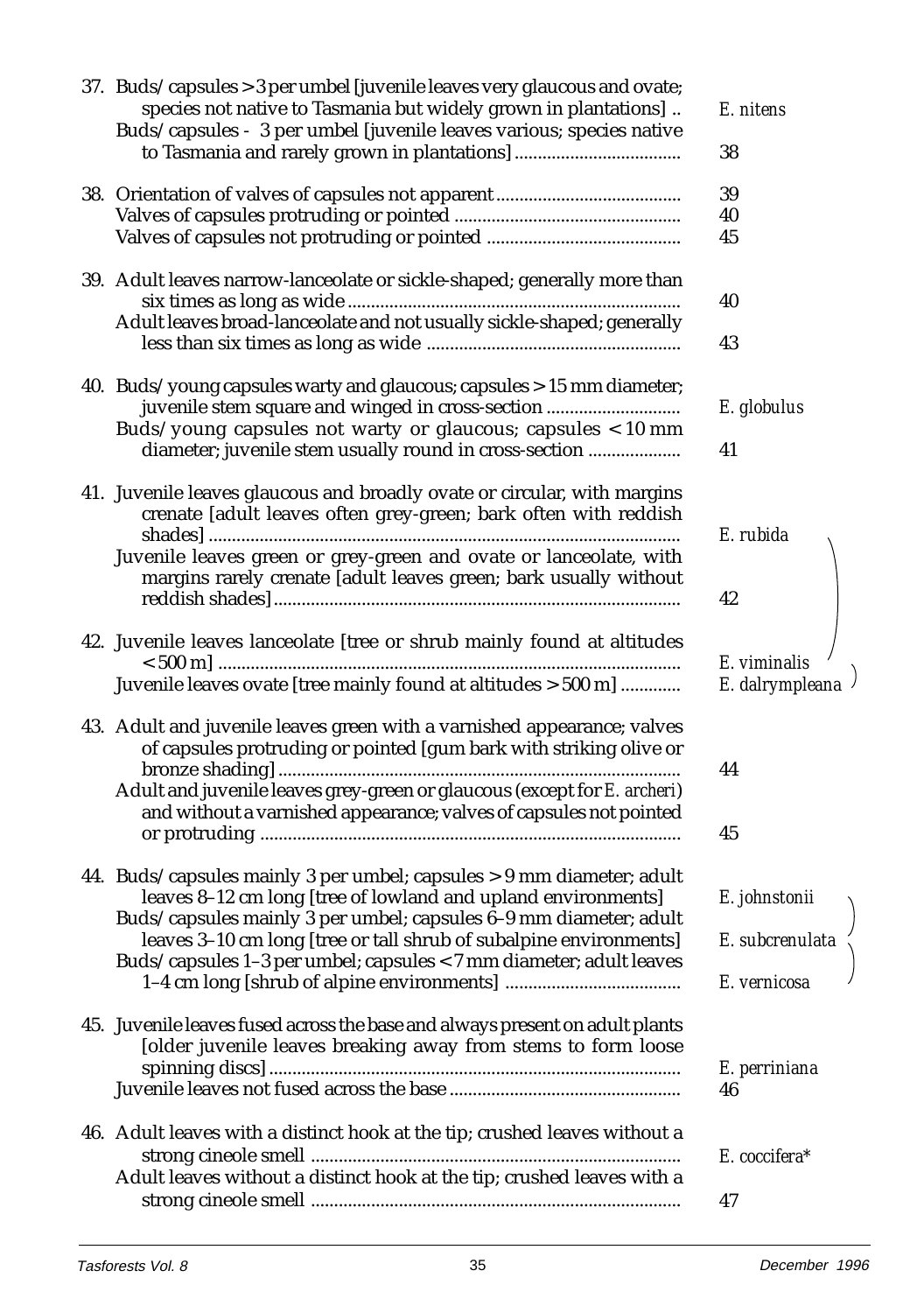| 47. Stalk of capsules longer than 10 mm; buds and capsules distinctly urn-<br>Stalk of capsules shorter than 10 mm; buds and capsules not distinctly<br>urn-shaped (can be slightly urn-shaped in E. gunnii, E. archeri and                                                                | E. urnigera<br>48                                            |  |
|--------------------------------------------------------------------------------------------------------------------------------------------------------------------------------------------------------------------------------------------------------------------------------------------|--------------------------------------------------------------|--|
| 48. Buds/capsules mainly in axils of opposite or subopposite juvenile<br>leaves [capsules 8-15 mm diameter; tree or shrub confined to the<br>south-east and mainly found at altitudes < 600 m]<br>Buds/capsules not in axils of opposite or subopposite juvenile leaves                    | 49<br>50                                                     |  |
| 49. Juvenile stems square in cross-section below the first three leaf pairs;<br>capsules 10-15 mm diameter [shrub or tree mainly found west of<br>Juvenile stems round in cross-section below first three leaf pairs;<br>capsules 8-12 mm diameter [shrub or low tree mainly found east of | E. cordata<br>(western form)<br>E. cordata<br>(eastern form) |  |
| 50. Buds and capsules with warty protruberances [tree with glaucous<br>foliage confined to the Meehan Range and South Arm]<br>Buds and capsules without warty protruberances [tree or shrub with<br>glaucous or green foliage found at altitudes > 500 m]                                  | E. morrisbyi<br>51                                           |  |
| 51. Juvenile foliage glaucous [adult foliage, buds and capsules often<br>glaucous; tree or shrub widespread in highland areas]<br>Juvenile foliage green [adult foliage, buds and capsules green; tree or<br>shrub mainly found on the northern part of the Central Plateau and            | E. gunnii<br>E. archeri                                      |  |

\* Unusual form(s) of a species

Square brackets in the text of the key are used to indicate characters which are useful in confirming the identity of a species but which are not diagnostic (see p. 29).

Lines at the right side of the key link species which form clines or often hybridise (see p. 29).

## **Glossary**

*Leaf shape* (see Figure 2)

**elliptic:** oval in outline, widest towards the middle, with the ends rounded.

**linear:** long and narrow with parallel margins.

**lanceolate:** lance-shaped; usually at least three times as long as broad; tapering at each end and widest below the middle.

**ovate:** egg-shaped, with the broadest part below the middle.

**oblique:** sides of the leaf joining the petiole (leaf stalk) at different places.

**symmetrical:** leaves more-or-less similar in width on either side of the midrib.

**asymmetrical:** leaves dissimilar in width on either side of the midrib.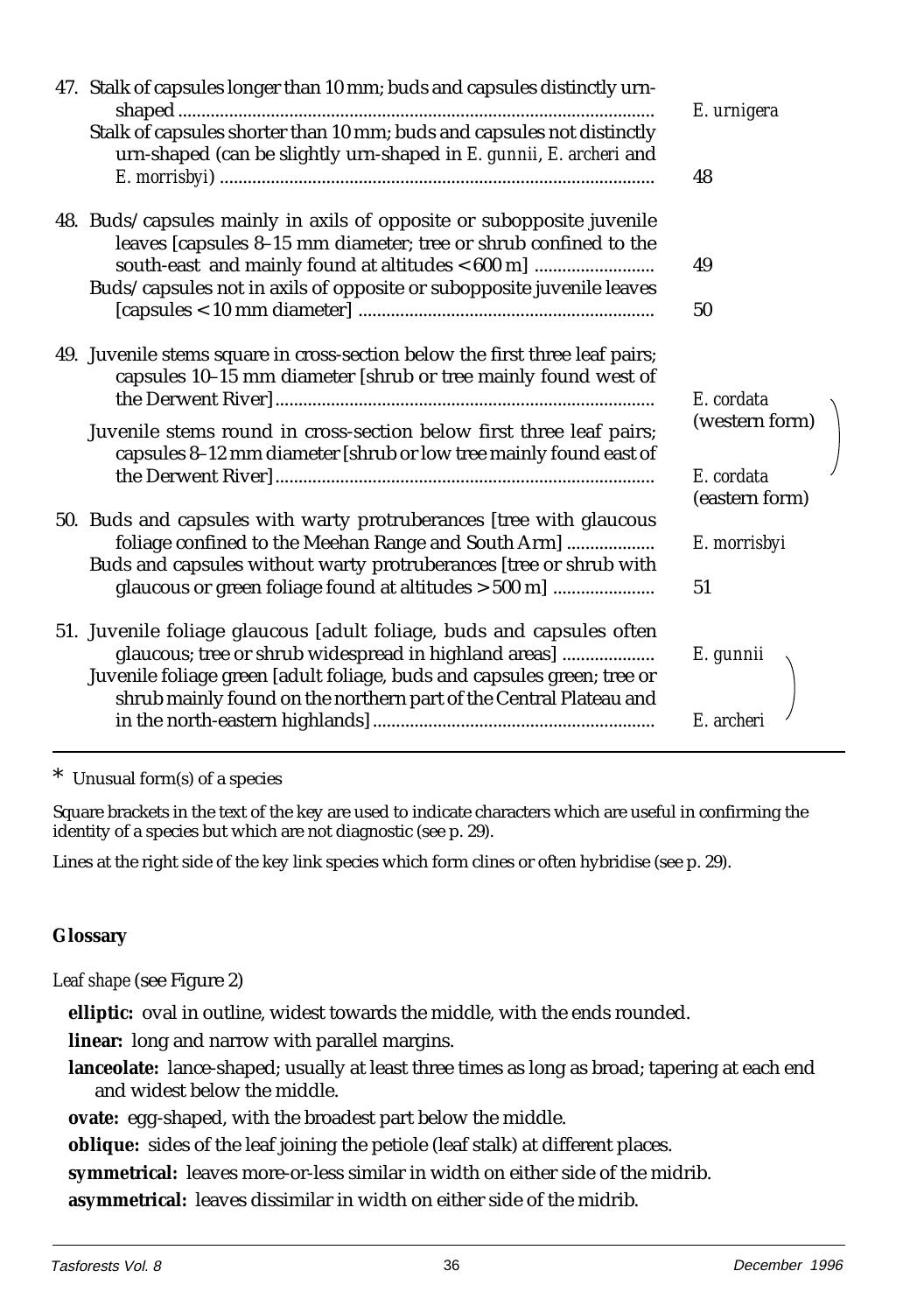## *Leaf margin*

**crenate:** margins of leaf scalloped or with shallow, rounded teeth.

## *Leaf arrangement*

**alternate:** leaves arising singly from the stem (i.e. not opposite). **opposite:** two leaves arising at the same level on opposite sides of the stem.

## *Buds and fruit*

**buds:** diamond-shaped — buds sharply pointed at the tips and widest towards the middle. club-shaped — buds with rounded tips which are often the widest part.

**capsules:** the fruit of eucalypts (sometimes called gumnuts).

**umbel:** the typical flowering arrangement of eucalypts, with the stalks of buds arising from a common point.

## *Other terms*

**axil:** the upper angle between a leaf or petiole and the stem that bears it.

**cineole:** The characteristic sharp smell of 'eucalyptus oil'. The oil is strongest in *E. globulus*, *E. nitens* and the three-fruited gums, and is detected most easily by crushing young leaves.

**glaucous:** A bluish-green, bluish-grey or white waxy bloom, which is characteristic of the juvenile leaves of several species, and also occurs on the adult leaves, buds and fruit of some species.